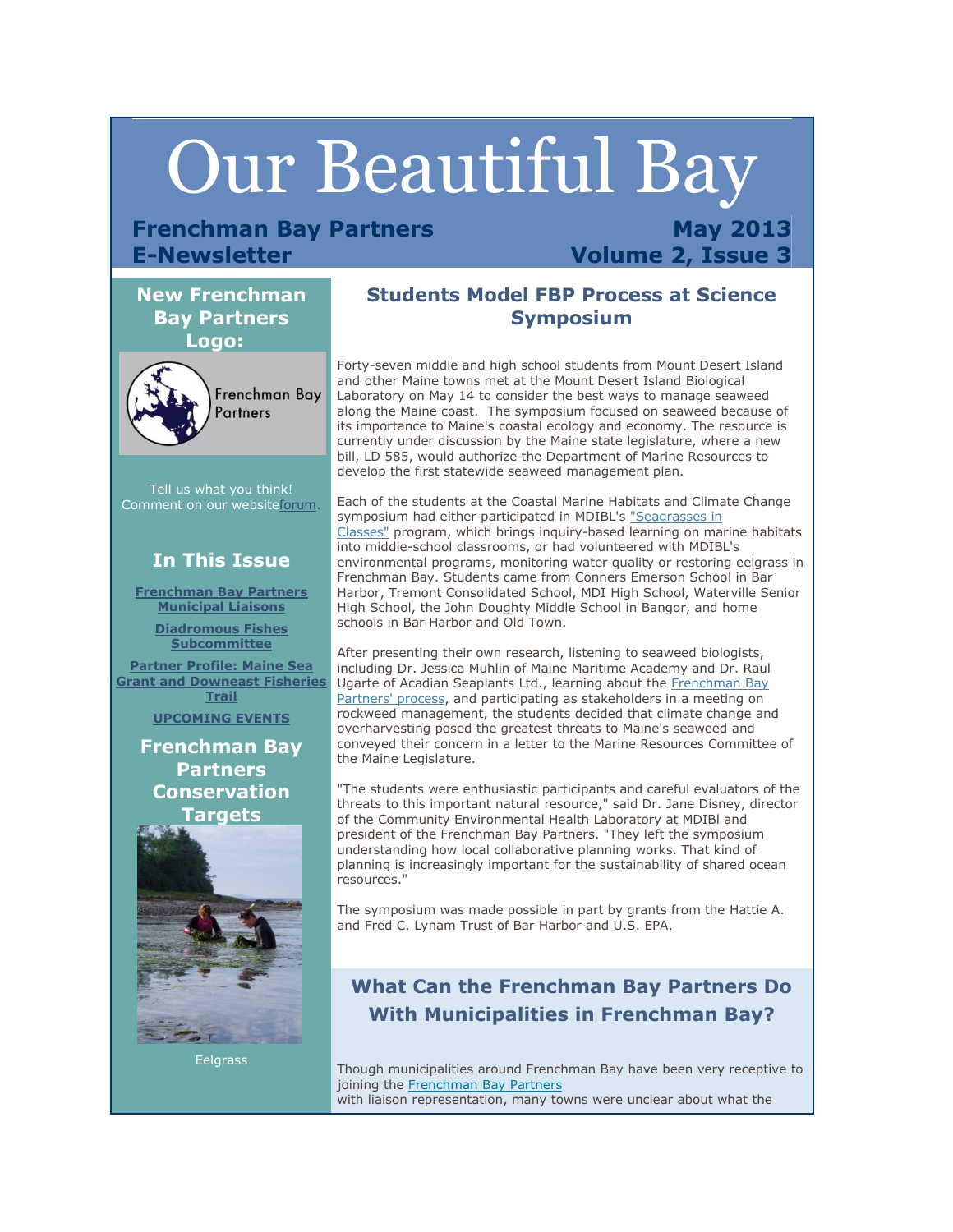

**Mudflats** 



Diadromous Fishes



Subtidal Benthic Habitats

#### **Partner Profile: Maine Sea Grant**



# **Quick Links**

**[Frenchman Bay Partners](http://r20.rs6.net/tn.jsp?e=001iJGZuYBjBWlWHzHMAheg8gXkoywSlevJ0BPfvvYNIp-Xx882tc8it45_71BDzZN28OFcdp0g_actgM8OXbOKqRhOrC1nLIYk1DH14hRC5Gvs3Sc6y6GTU3WZ6N5ffhXw_b_cdaXsWn4=)  [Website](http://r20.rs6.net/tn.jsp?e=001iJGZuYBjBWlWHzHMAheg8gXkoywSlevJ0BPfvvYNIp-Xx882tc8it45_71BDzZN28OFcdp0g_actgM8OXbOKqRhOrC1nLIYk1DH14hRC5Gvs3Sc6y6GTU3WZ6N5ffhXw_b_cdaXsWn4=)**

**[Facebook](http://r20.rs6.net/tn.jsp?e=001iJGZuYBjBWlWHzHMAheg8gXkoywSlevJ0BPfvvYNIp-Xx882tc8it45_71BDzZN28OFcdp0g_afLp88MiyuKX675fXvy5bbHsh12EtLD35E9rt1_vtdQr2injlL7YeXplz0VWT51Oze6lrBm-EHK1no2pHl7kfFJndoh_niVQby5wJkYry1DTstyj7QU3lQabeZriy8t6-s=)**

**[Twitter](http://r20.rs6.net/tn.jsp?e=001iJGZuYBjBWlWHzHMAheg8gXkoywSlevJ0BPfvvYNIp-Xx882tc8it45_71BDzZN28OFcdp0g_afLp88MiyuKX3yTK_WxnP5nc0lizXh6yjdSLzb2n6chEXVhLNmaYzO0)**

liaison responsibilities with the partners would look like. Roger Bowen, Selectman and liaison to the Frenchman Bay Partners for the Town of Gouldsboro, suggested that the liaisons all meet with the newly elected executive committee to discuss the nature of their role.

Seven of the eight municipalities around Frenchman Bay were represented at the February 26, 2013 [municipal liaisons meeting](http://r20.rs6.net/tn.jsp?e=001iJGZuYBjBWlWHzHMAheg8gXkoywSlevJ0BPfvvYNIp-Xx882tc8it45_71BDzZN28OFcdp0g_actgM8OXbOKqRhOrC1nLIYk1DH14hRC5Gvs3Sc6y6GTU3WZ6N5ffhXwzEE7UWnGrIKHIdOlNqZZBHfn5fNe_-GwutoGYXxkKECvjxi4amQGMA==) at the Lamoine Town Hall. The meeting was positive and productive. Jane Disney gave updates on the Annual Meeting, Bridie McGreavy and Chris Petersen gave updates on grants, and there was a discussion about what the Frenchman Bay Partners can do with each of the municipalities. Everyone agreed that the partners could support grant writing and education activities in each of the towns. There were many networking opportunities at the meeting, as liaisons representing different municipalities realized the ways in which they could collaborate with one another and share useful information for future projects. All liaisons agreed that the [e](http://r20.rs6.net/tn.jsp?e=001iJGZuYBjBWlWHzHMAheg8gXkoywSlevJ0BPfvvYNIp-Xx882tc8it45_71BDzZN28OFcdp0g_actgM8OXbOKqRhOrC1nLIYk1DH14hRC5Gvs3Sc6y6GTU3WZ6N5ffhXwzEE7UWnGrIKHIdOlNqZZBCK-LsGbW2vD2s14r_CKigOcxPOjvnBLCJ03Fb25G56t)[newsletter](http://r20.rs6.net/tn.jsp?e=001iJGZuYBjBWlWHzHMAheg8gXkoywSlevJ0BPfvvYNIp-Xx882tc8it45_71BDzZN28OFcdp0g_actgM8OXbOKqRhOrC1nLIYk1DH14hRC5Gvs3Sc6y6GTU3WZ6N5ffhXwzEE7UWnGrIKHIdOlNqZZBCK-LsGbW2vD2s14r_CKigOcxPOjvnBLCJ03Fb25G56t) was the best means of communication from the partners.

The Frenchman Bay Partners emphasize working together and sharing information. If there is something you think the partners can do together with your town, please contact Jane Disney, Frenchman Bay Partners president, at jdisney@mdibl.org.

# **Diadromous Fish Subcommittee Holds First Meeting at College of the Atlantic (COA)**

Chris Petersen of COA (Frenchman Bay Partners Vice President) led the first meeting of the diadromous fish subcommittee on April 16, 2013, at COA. The meeting served as a starting point for engaging others who also have a stake in migratory fishes in the Frenchman Bay area. Attendees included representatives from COA, Maine Sea Grant, Maine Coast Heritage Trust, Somes-Meynell Sanctuary, Margaret Chase Smith Policy Center (University of Maine), the Town of Sullivan, Mount Desert Island Biological Laboratory, Maine Department of Marine Resources (DMR), Acadia National Park, the fishing community, and the Maine Department of Inland Fisheries and Wildlife.

The goals for this first meeting were to discuss past and current migratory fish projects in the area and to focus on needs for future projects. Projects discussed within the geographic scope of the FBP included the work that's been done on Flanders Stream in Sullivan. A new arch culvert has been installed and the traditional fish ladder was taken out and a series of weirs put in to facilitate fish passage on the stream. Monitoring of Flanders Stream is to begin this spring to determine if fish passage is effective and, because there is an active harvest of alewives, to keep track of alewife population status. Some local people would like to restore the run of alewives on Jones Stream in Gouldsboro. There is a dam at the pond, but the land owner has no problem putting a fishway there. The DMR worked with the town a little and encouraged them to work with engineering companies. Planning for Jones Pond is thus in the most preliminary stages. The group also discussed work that had been done outside of Frenchman Bay on MDI, specifically the work at the Mill Pond in Somesville and at Seal Cove Pond in Tremont.

The group discussed the decline of smelt and some ideas for conservation, which included early education on how to distinguish between males and females. The DMR is actively recruiting people to monitor smelt, with monitoring and additional information available [here.](http://r20.rs6.net/tn.jsp?e=001iJGZuYBjBWlWHzHMAheg8gXkoywSlevJ0BPfvvYNIp-Xx882tc8it45_71BDzZN28OFcdp0g_actgM8OXbOKqbZTbyJ21s9_5Tp8cnQ3ZC8vf19I_P1AAIi_woYF3_I7FGvjwJBdWa_2kWIjts0xxA==) The group also discussed the bill to legislature sponsored by Seth Goodall , LD 1171 (SP 408), "Resolve, To Allow Certain Holders of Lobster and Crab Fishing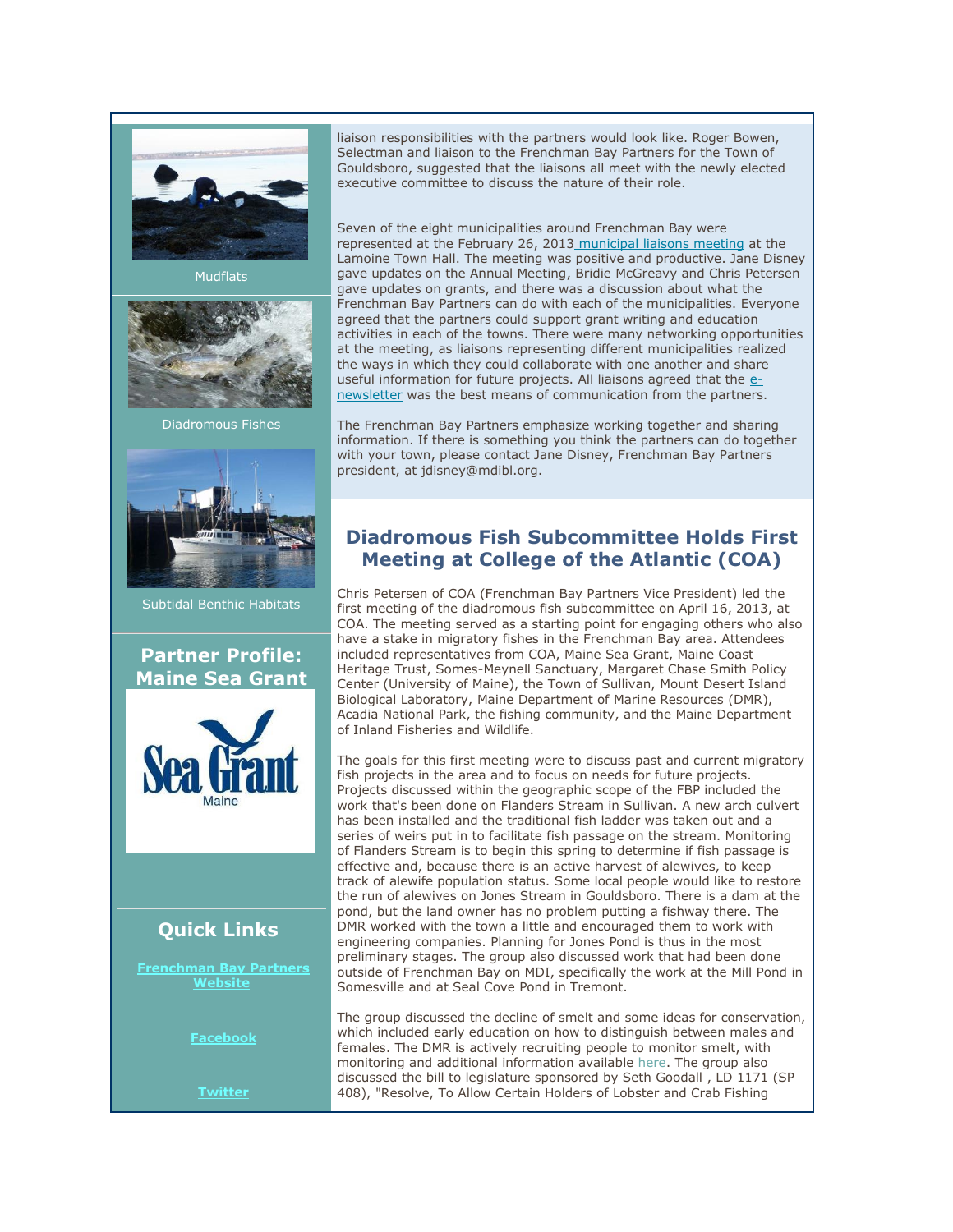**::** Licenses To Harvest River Herring for Personal Use as Bait".

The role of the FBP can be to support on-going migratory fish projects by matching people up for grant writing, providing supporting letters for grants to fund the work, and perhaps to provide in-kind volunteer contributions or other resources. In addition, the FBP can advertise projects and the FBP website can serve as an information repository across groups. Chris will be trying to get some GIS students to do some specific anadromous fish maps for the area in the fall, as we work on the next version of the Frenchman Bay Atlas. Additional projects might also involve assessing Morancy Stream in Sullivan as an alewife run, trying to do some surveys for smelt, and also getting an understanding of sea-run brook trout (another diadromous fish in the area).

For more information, the [minutes from this meeting](http://r20.rs6.net/tn.jsp?e=001iJGZuYBjBWlWHzHMAheg8gXkoywSlevJ0BPfvvYNIp-Xx882tc8it45_71BDzZN28OFcdp0g_actgM8OXbOKqRhOrC1nLIYk1DH14hRC5Gvs3Sc6y6GTU3WZ6N5ffhXwzEE7UWnGrIKHIdOlNqZZBHfn5fNe_-GwutoGYXxkKECvjxi4amQGMA==) are available on the FBP website.



## **Partner Profile: Maine Sea Grant and the Downeast Fisheries Trail**

Maine Sea Grant is a part of the Sea Grant network sponsored by the National Oceanic and Atmospheric Association (NOAA) and hosted at the University of Maine. Maine Sea Grant is a state-federal partnership aimed at sponsoring scientific research, helping Maine's coastal communities, and teaching communities and young people about the ocean through educational programs. In Maine, Sea Grant work is supported through the Marine Extension Team, a cooperative effort between Sea Grant and the University of Maine. The nearest representative is Natalie Springuel, Coastal Community Development Extension Associate, who is based out of College of the Atlantic in Bar Harbor.

Natalie recently coordinated the Downeast Fisheries Trail Celebration, a Maine Sea Grant Program. The Downeast Fisheries Trail runs from Penobscot Bay to Campobello, New Brunswick, with 45 unique sites representing both historic and active fisheries. The Downeast Region has a rich maritime heritage, and the Fisheries Trail helps illustrate that heritage for visitors and community members alike. Each of the 45 sites is described on the Downeast Fisheries Trail website[:www.downeastfisheriestrail.org.](http://r20.rs6.net/tn.jsp?e=001iJGZuYBjBWlWHzHMAheg8gXkoywSlevJ0BPfvvYNIp-Xx882tc8it45_71BDzZN28OFcdp0g_actgM8OXbOKqQvLLDx8fGQBDyX-vwJFS_VM7HMz-jTycjjC_Lp_Yjuqi8akUvmSq-4=) The Trail is coordinated by Maine Sea Grant, with help from the Lobster Institute, Sunrise County Economic